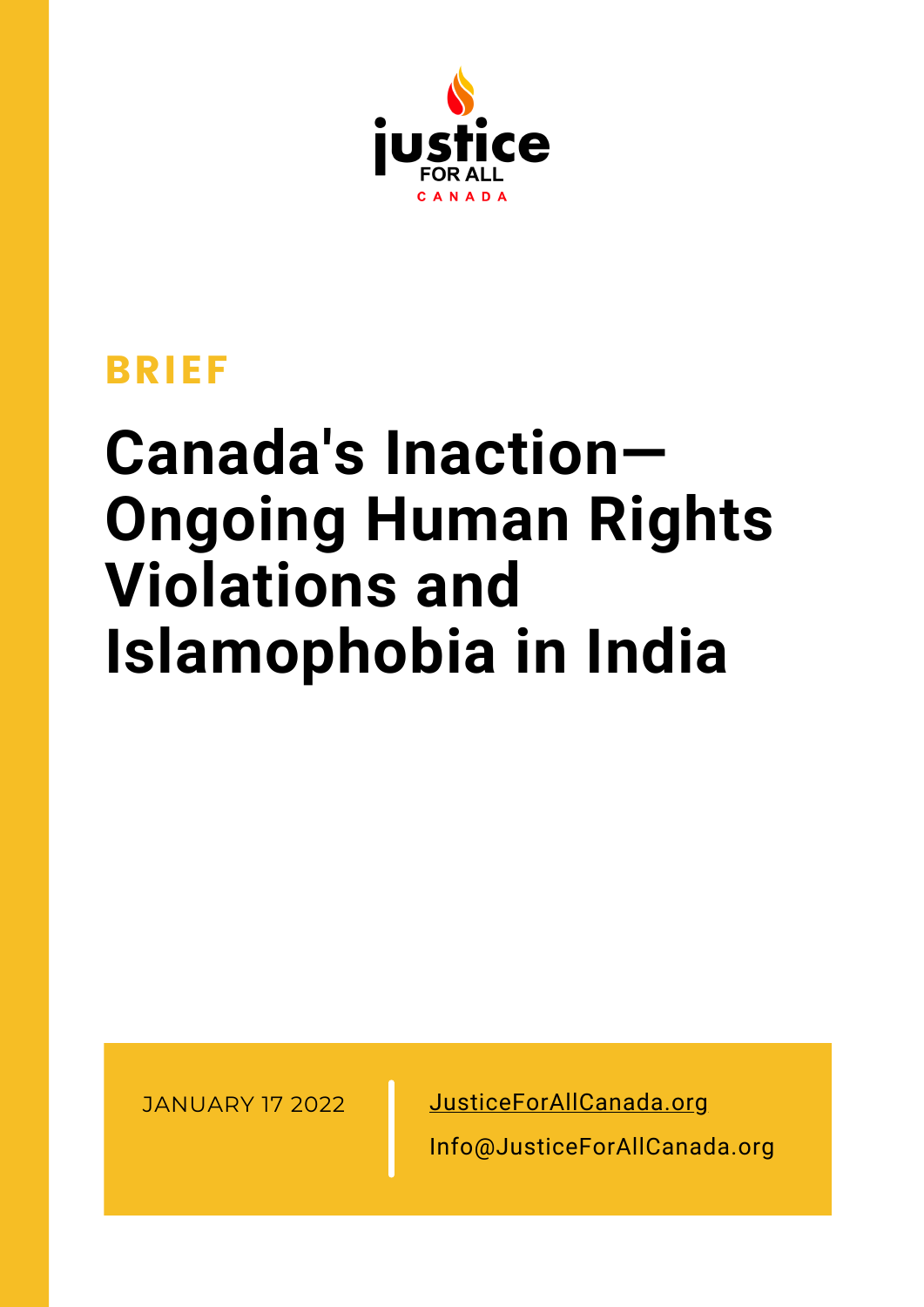# **Table of Contents**

- 3 **Introduction**
- 3 **Background**
- **Mutual Supporting Relationship between Militant Hindutva Leaders and BJP** 4
- **Canada's Silence and Inaction on Serious Risk of Genocide against Muslims in India** 5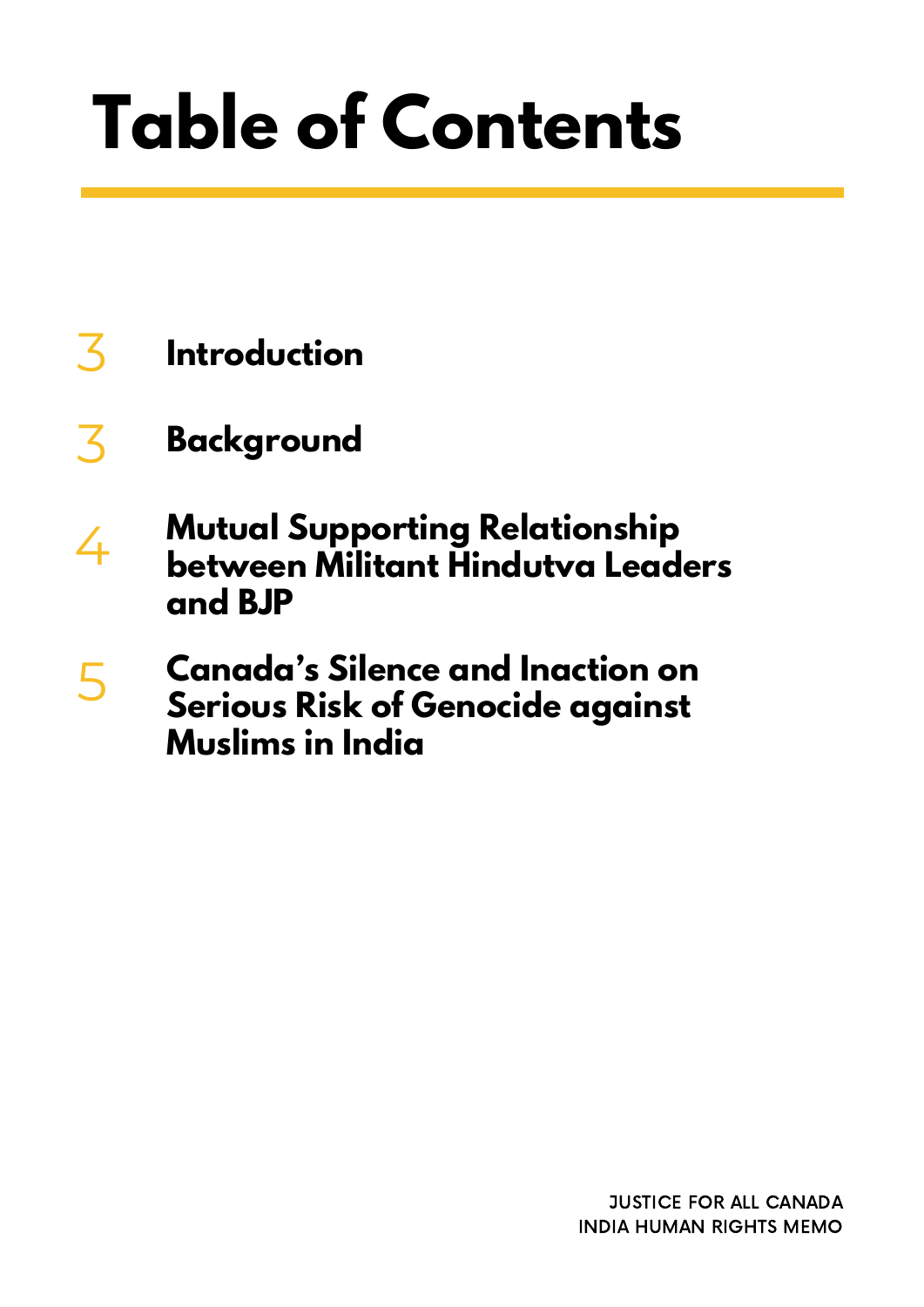#### **INTRODUCTION**

This brief highlights the threat of genocide against Muslims and other minorities in India.

The report also urges Canada to:

- 1. Take action against state-manufactured hate and Islamophobia that has now become mainstream in the world's largest democracy.
- 2. Justice for All Canada calls on the Canadian government to denounce the BJP government's silence and tacit complicity in the recent calls for genocide of Indian Muslims.
- Canada must re-engage with India on the Comprehensive 3. Economic Partnership Agreement (CEPA), ensuring contingency on India's commitment to take concrete policy actions to protect its vulnerable minorities.

#### **BACKGROUND**

Between December 17 and 19, 2021, several prominent religious leaders and Hindutva organizations convened in India's pilgrimage city, Haridwar, for the 'Dharma Sansad' event, or 'Hindu Religious Parliament'. Many of these religious leaders have close ties with the ruling BJP government.

Over three days, this event witnessed an extraordinary quantity of hate speech, mobilizations to violence, and anti-Muslim sentiment, where the leaders announced their plans to exterminate two million Muslims of India (based on the Myanmar model of Rohingya genocide), to offer arms training to youth, and to award 10 million rupees to Hindu suicide bombers for the genocidal mission.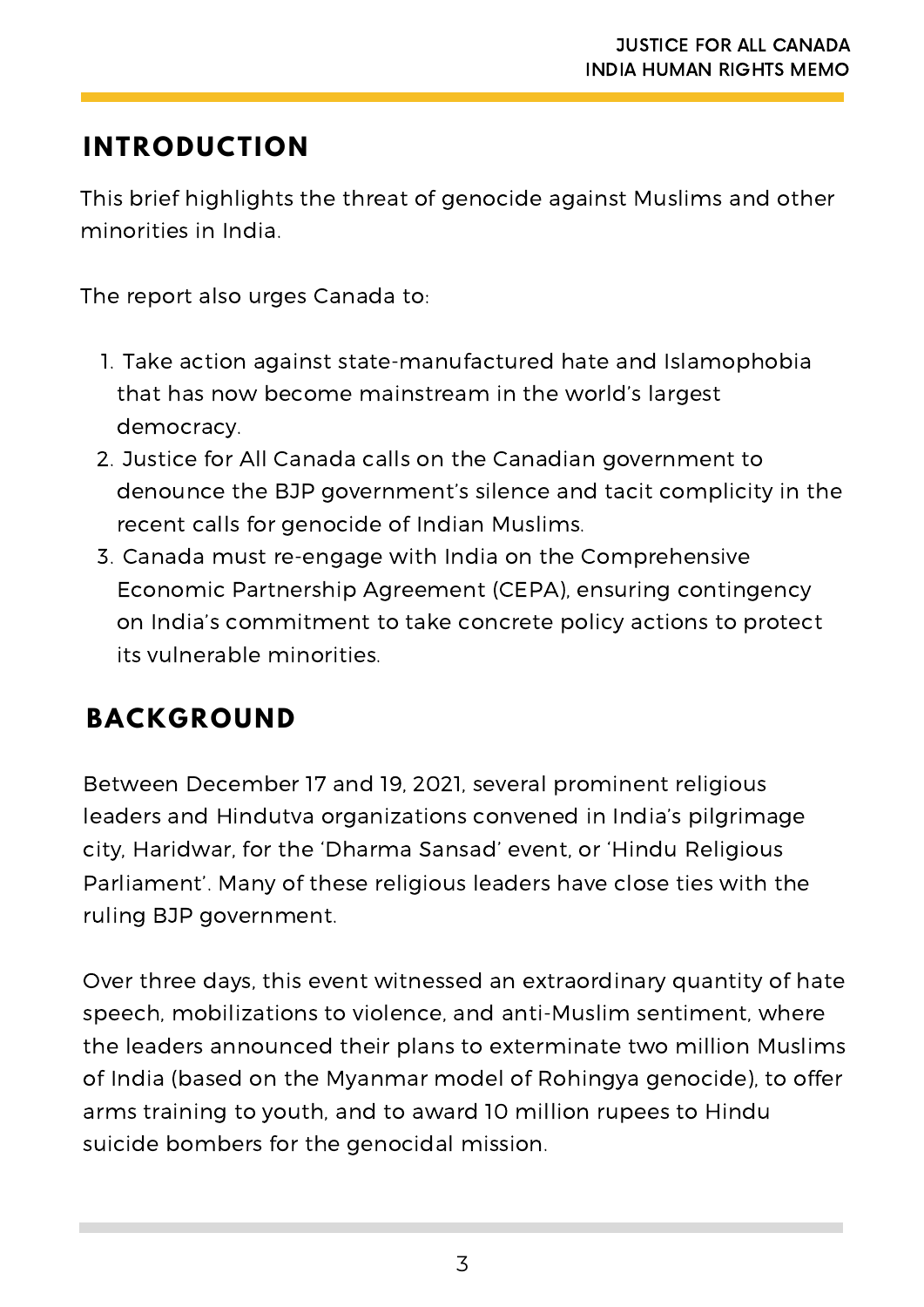The organizer, Yati Narsighanand Saraswati, the head priest of the Dasna Devi temple in Ghaziabad, Uttar Pradesh, is known for extremely provocative speech against Muslims and Islam.

Among prominent attendees, the leadership of the Akhil Bharatiya Akhara Parishad (All India Akhara Council or ABAP), the apex religious body of 13 recognized monastic Hindu orders of the country, also endorsed the calls for genocide. The event was also attended by BJP leaders Ashwini Upadhyay and Udita Tyagi.

These radical Hindutva groups have organised 12 such provocative events over 24 months in four states calling for genocide of Muslims and attacks on Christians. They have also revealed plans to hold similar events in the future. The lack of condemnation by Prime Minister Modi and the inaction by his government and the police in preventing these events or arresting the organizers, makes them complicit in incitement to genocide.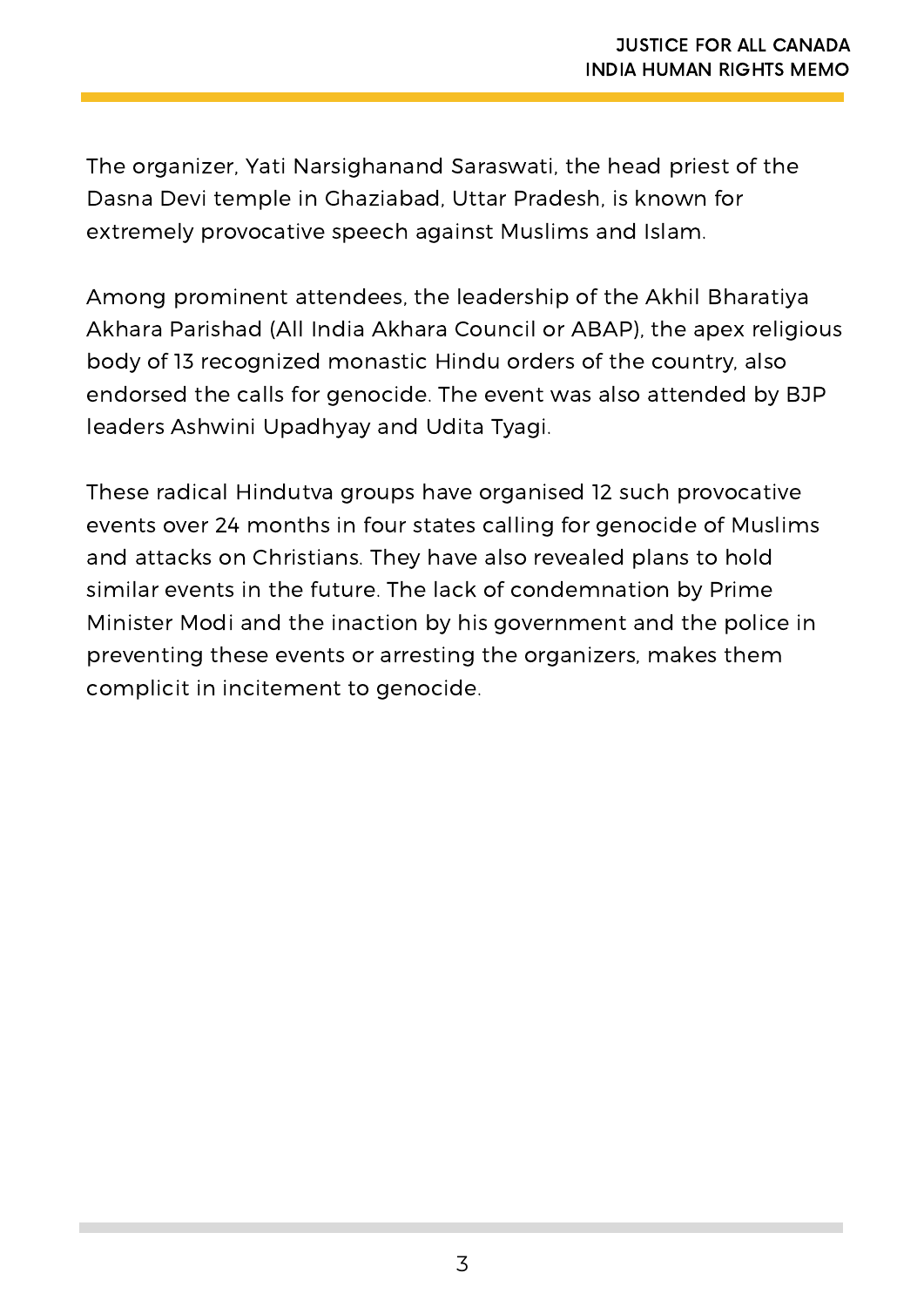#### **MUTUAL SUPPORTING RELATIONSHIP BETWEEN MILITANT HINDUTVA LEADERS AND BJP**

The architect of genocidal platforms like the recently held Dharam Sansad in Haridwar, Yati Narsinghanand is an open supporter of RSS. India's ruling Bharatiya Janata Party (BJP) is the political arm of the RSS. Founded almost 100 years ago, their mobilization for political control of the country is closely tied with their mobilization to demolish a 500-year-old mosque called Babri Masjid. They claimed it as the birthplace of Hindu deity Rama, even though the Indian Supreme Court stated there was no evidence of it.

In general, the followers of Narsinghanand, RSS members, and BJP leaders overlap and share a common desire for Hindu supremacy. Hindutva is a radical supremacist ideology that aims to make India an exclusively Hindu nation.

Founded by an avid admirer of Hitler, the Rashtriya Swayamsevak Sangh (National Volunteer Organisation), known as RSS, is India's largest Hindu nationalist and paramilitary organization and the leader of an umbrella group called the Sangh Parivar, which is a network of Hindu nationalist organizations. Its members include the Bharatiya Janata Party (BJP), Bajrang Dal, Vishwa Hindu Parishad, and Hindu American Foundation among others.

Since the election of Bharatiya Janata Party (BJP) in 2014, it catapulted Hindu nationalism into a mainstream movement. Hindutva groups with close ties to the BJP have become more brazen in hate speech and violence against minorities, especially Indian Muslims, thus rapidly transforming the identity of India from a secular democracy to a fascist Hindutva state.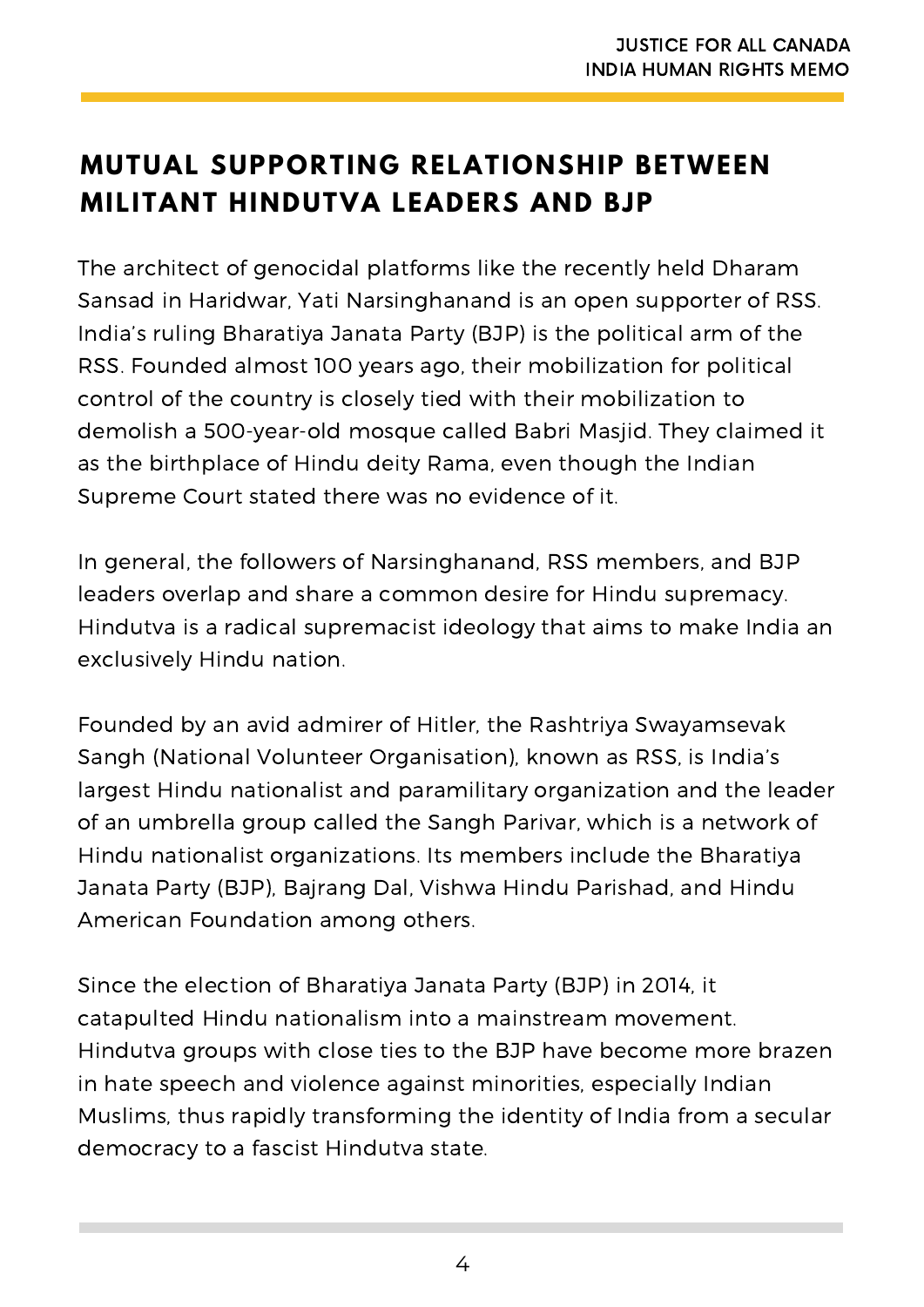In the past, the Indian government itself had banned the RSS thrice, including in 1948, for killing Gandhi. CIA reports have termed Hindutva organizations like VHP and Bajrang Dal as "militant outfits."

#### **CANADA'S SILENCE AND INACTION ON SERIOUS RISK OF GENOCIDE AGAINST MUSLIMS IN INDIA**

As a human rights organization dedicated to defending persecuted minorities, Justice for All Canada is alarmed by the serious risk of genocide and other atrocity crimes against Dalit, Muslim, Christian, Sikh, and other marginalized communities in India. Given the welldocumented and escalating pattern of violence and discrimination, we are deeply concerned by the Canadian government's continuing silence on the issue.

Genocide is defined in international law as any of the following acts –

- 1) Killing;
- 2) Causing serious bodily or mental harm;
- 3) Infliction of conditions to effect physical destruction;
- 4) Imposition of measures to prevent reproduction; and/or

5) Forcible separation of children – when committed **with the intent "to destroy, in whole or in part, a national, ethnical, racial or religious group as such."**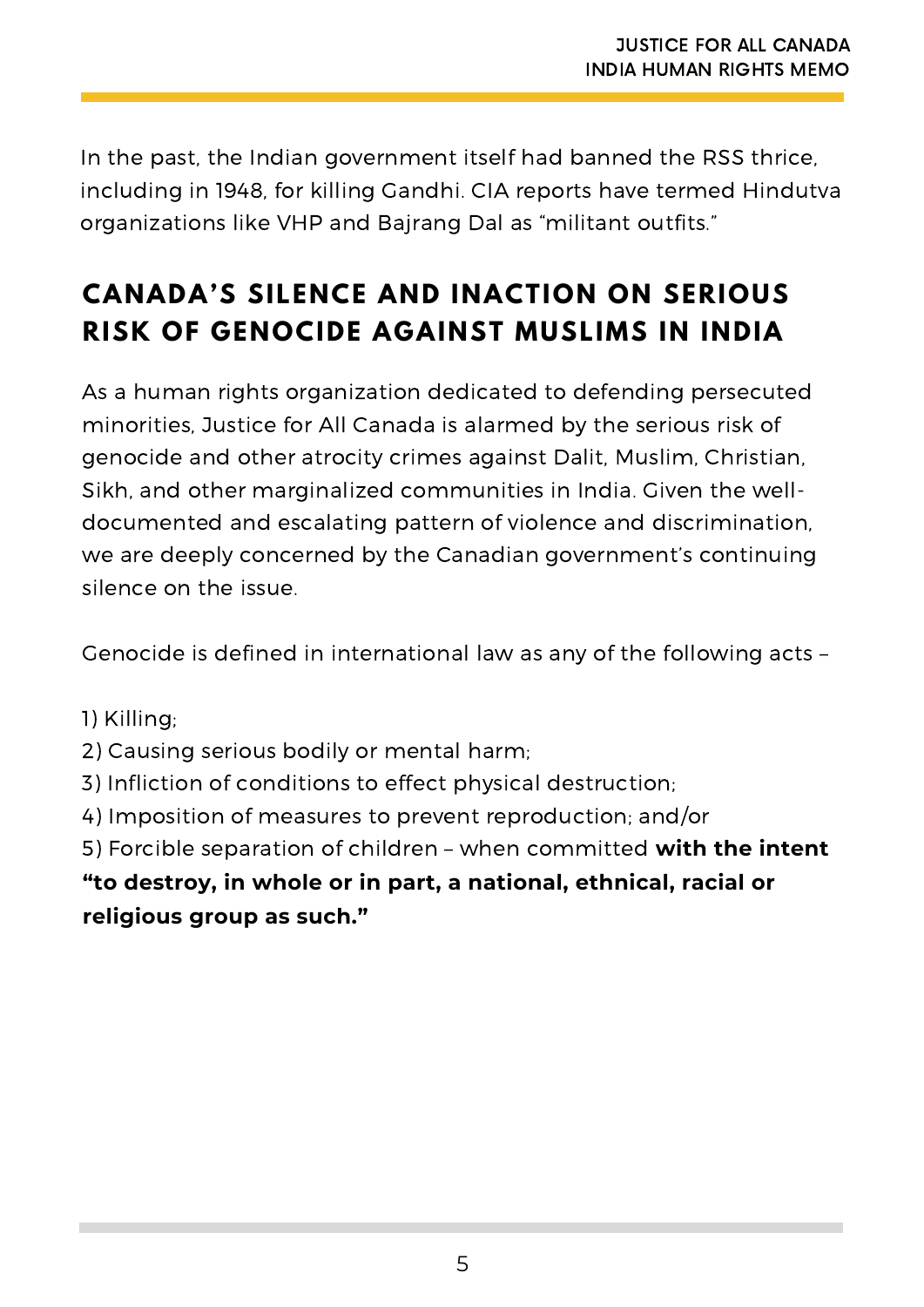Many of the warning signs of preparation for genocide and crimes against humanity identified by the United Nations Office on Genocide Prevention are currently present in the Indian context, including but not limited to:

- **Growth of nationalist movements, regime autocracy, and severe political repression, undergirded by supremacist ideology:** Human Rights Watch observed in February 2021 that the "prejudices embedded in the government of the ruling Hindu nationalist Bharatiya Janata Party (BJP; elected in 2014) have infiltrated independent institutions, such as the police and the courts, empowering nationalist groups to threaten, harass, and attack religious minorities with impunity." The BJP is a member of the extensive Sangh Parivar network of Hindu nationalist and paramilitary organizations, headed by the Rashtriya Swayamsevak Sangh (RSS).
- **Inflammatory rhetoric, propaganda campaigns, and hate speech inciting violence:** Militant Hindutva monks regularly organize large conclaves (12 over the last 24 months) and share their inflammatory speeches via pro-Hindutva channels and social media to provoke a genocide of Indian Muslims; most recently, at a three-day conference organized in Haridwar by religious leaders – many with connections to powerful BJP figures – at which speakers urged attendees to arm themselves, "cleanse" the nation, and engage in mass killing of Muslims in order to "finish them off." BJP political leaders have also called for followers to "shoot the traitors" (alluding to Muslim protesters), referred to Islam as a "green virus," and denigrated Muslim migrants and refugee claimants as "termites" and "infiltrators" – characteristic of genocidal speech.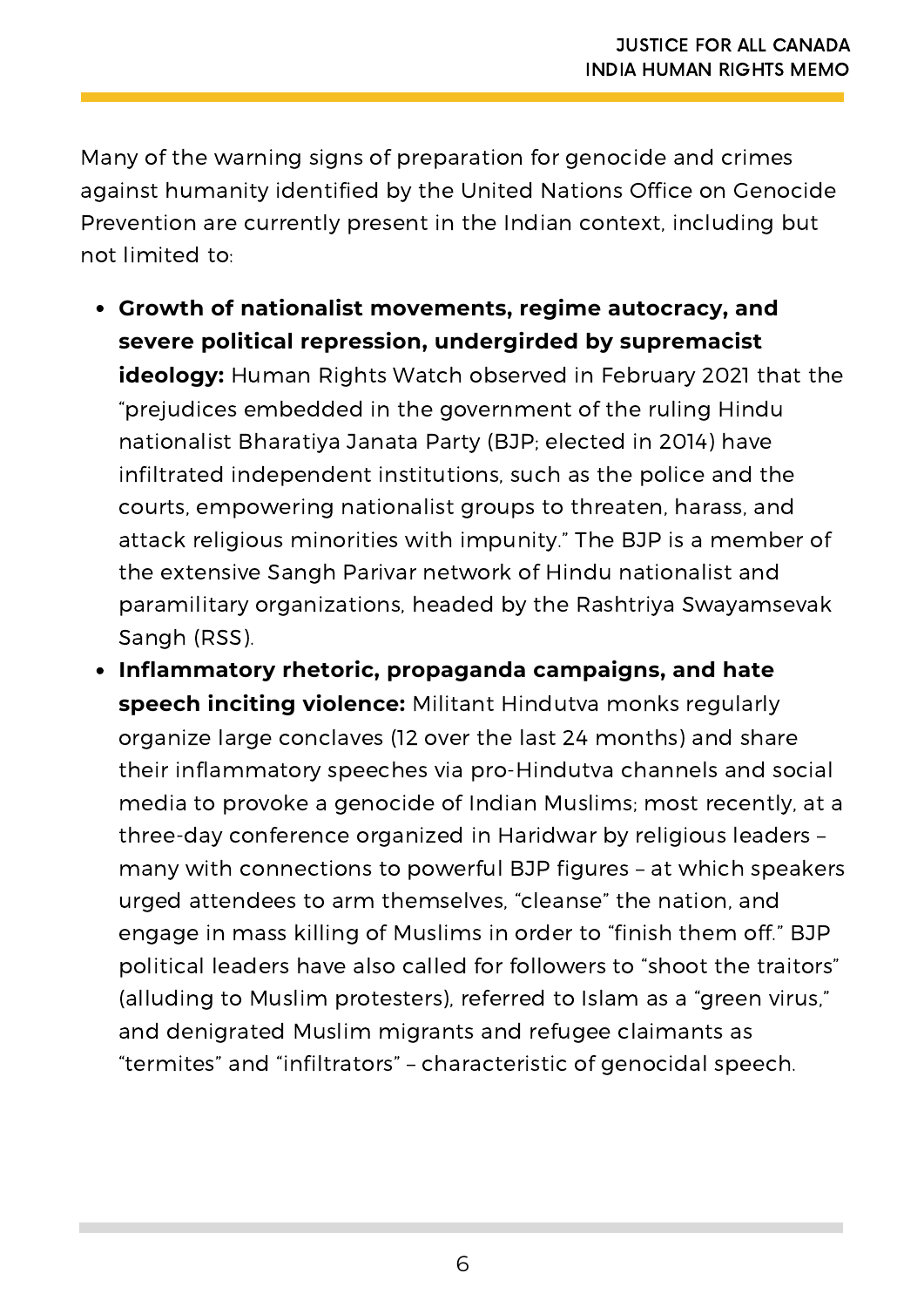- **Widespread assaults of the lives, freedom, and physical and moral integrity of protected groups, and resort to methods of violence intended to dehumanize or humiliate:** While official government data on hate crimes is no longer publicly disclosed, independent analyses and organizations have consistently documented the intensification of targeted violence since the election of the BJP government in 2014. According to Human Rights Watch, vigilante mobs killed at least 44 people – 82% of them Muslim – between May 2015 and December 2018 in the name of "cow protection." 90% of religiously-motivated hate crimes in India between 2009 and 2018 occurred since the BJP came into power; 83% were by attackers affiliated with Hindutva organizations, and 62% were against Muslims. Amnesty International India recorded a further doubling of hate crimes – 66% against Dalits – in 2019 (before Amnesty India was forced to close; see section below). Christian organizations recorded 305 attacks against Christian communities and places of worship in 2021.
- **Adoption of discriminatory legislation:** The Citizenship Amendment Act (CAA) and National Register of Citizens (NRC), which threaten the mass denationalization and disenfranchisement of Muslims; the proliferation of state laws preventing religious conversion, directed primarily against Dalit converts to Christianity and Islam, and punishing interfaith marriages on the basis of Islamophobic (and repeatedly debunked) conspiracy theories alleging Muslims are waging a "love jihad"; the revocation of Kashmir's constitutionally autonomous status, inaugurating the intensification of militarized repression and state censorship; and laws banning cow slaughter, primarily imperilling the livelihoods of Dalits and Muslims as well as legitimizing vigilante lynchings and other abuses against them (see above).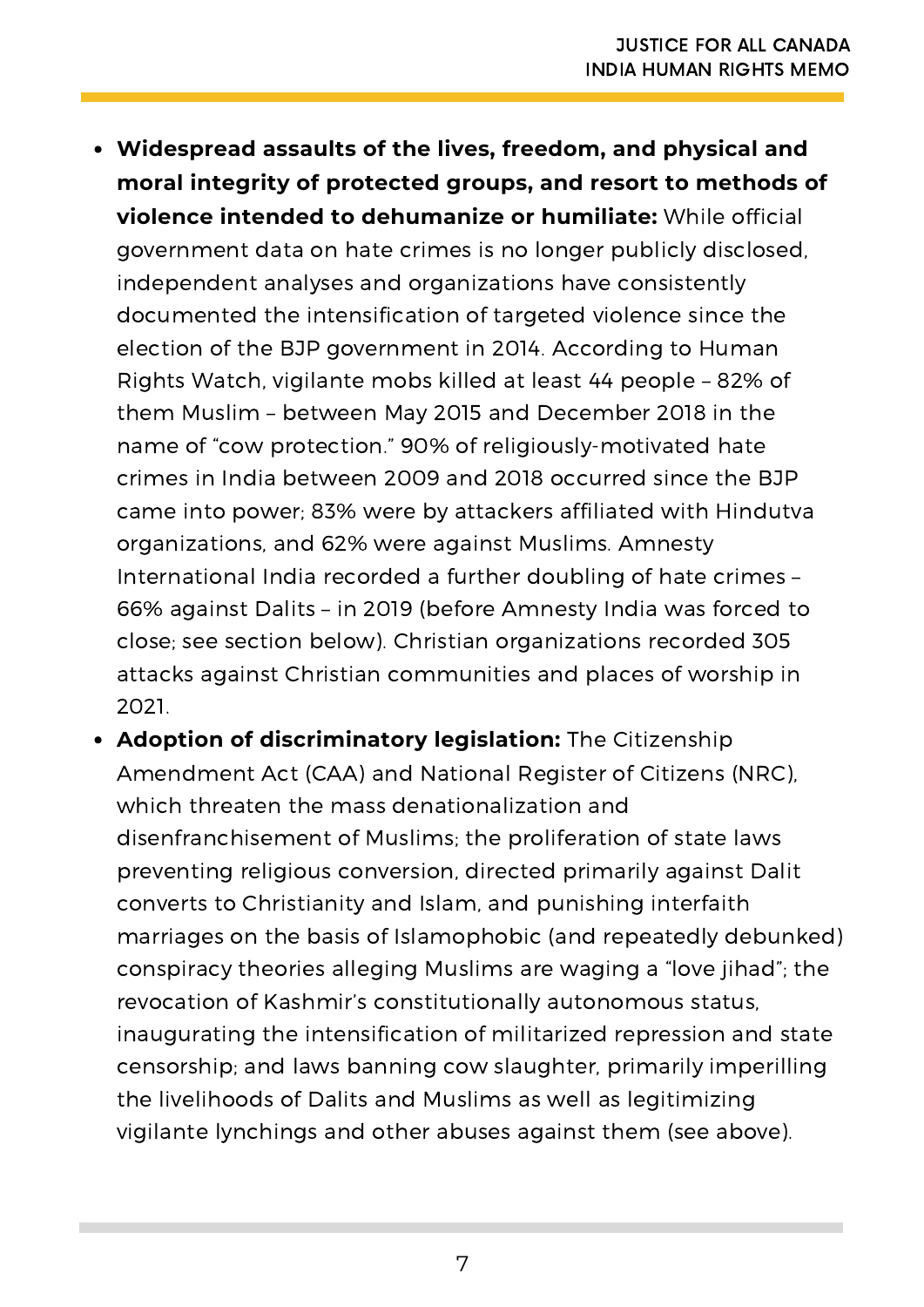**Sexual and other violence against women as a tool of terror:**

For instance, Hindutva-run websites, named after derogatory terms for Muslim women, have publicly posted profiles of prominent Muslim women leaders, activists, and journalists to "auction" them off for "sale."

- **State support for paramilitary and other actors implicated in violations:** Instead of being prosecuted, perpetrators of violence against Muslim and other targeted communities have instead been systematically shielded by police and supported by political leaders. In response to the police's most recent failure to arrest Hindutva leaders caught on video calling for genocide at the December 2021 Haridwar conference (described above in section on hate speech), 76 advocates of the Supreme Court appealed to the Chief Justice of India: "Urgent judicial intervention is required to prevent such events that seem to have become the order of the day. The aforementioned events and the speeches delivered during the same are not mere hate speeches but amount to an open call for the murder of an entire community".
- **Imposition of emergency and security laws that erode fundamental rights:** Such as the Unlawful Activities Prevention Act, which permits lengthy pre-trial detention without charge – broadly wielded to criminalize communities and activists protesting anti-Muslim and anti-Dalit measures, while the perpetrators of violence against Muslims and Dalits are spared.
- **Mobilization of the security apparatus against targeted groups:** For instance, the independent Delhi Minorities Commission concluded that police forces abetted – and in some cases actively participated in – the "planned and targeted" anti-Muslim mob violence of the February 2020 "Delhi riots."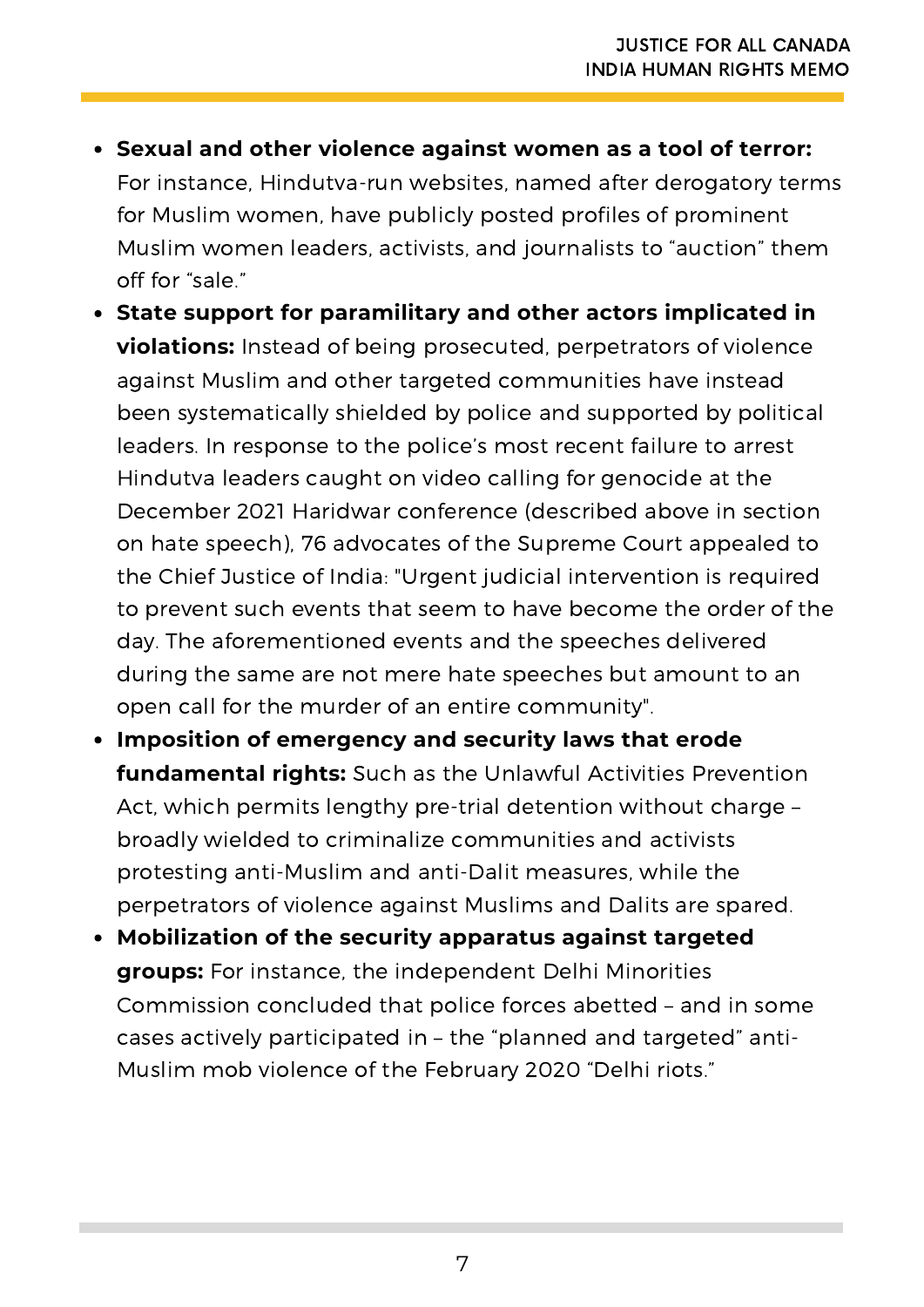- **Deportation, segregation, or transfer of targeted groups to camps:** India currently operates thirteen detention centers, referred to locally as "concentration camps," and is constructing several more to incarcerate the millions likely to be rendered stateless by the CAA/NRC process – disproportionately targeting Muslims (see section on discriminatory laws above).
- **Attacks on the livelihoods of targeted groups:** See above on "beef bans." In addition, Muslim vendors have been subject to increasing campaigns by private extremist organizations and actors. BJP politicians have also called for economic boycott of Muslims, already the most impoverished religious group in India.
- **Policies targeting reproduction:** See above on anti-"love jihad" laws. For instance, 79 out of the 85 people charged under Uttar Pradesh's law from December 2020 to January 2021 alone were Muslim.
- **Expulsion or severe restriction of NGOs, international organizations, and media:** Since 2014, the government has repressed the activities of more than 19,000 NGOs under the aegis of the Foreign Contribution (Regulation) Act, including the Lawyers Collective, Greenpeace India, People's Watch, and Amnesty International (which was forced to completely halt operations in India). Prominent activists and journalists defending minority rights have also been targeted for house raids and police investigations.
- **A history of violence targeting marginalized groups with impunity:** For example, the 2002 anti-Muslim pogroms in Gujarat, under then-state minister and now Prime Minister Narendra Modi.